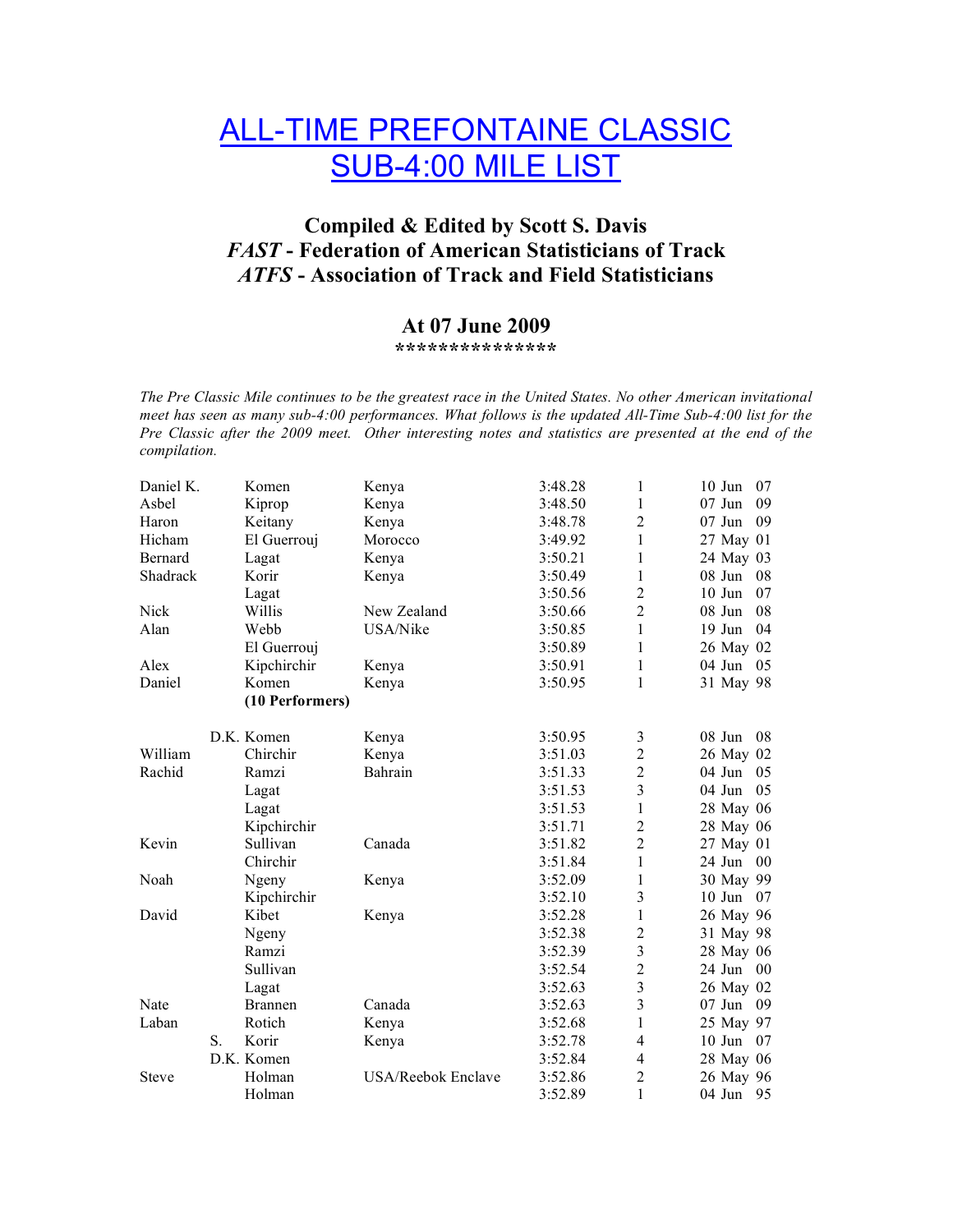| Martin<br>Elkanah | Keino                       | Kenya                  | 3:53.03 | 3<br>$\overline{4}$     | 26 May 96                 |
|-------------------|-----------------------------|------------------------|---------|-------------------------|---------------------------|
|                   | Angwenyi<br>(20 Performers) | Kenya                  | 3:53.05 |                         | 04 Jun<br>05              |
| Belal             | Mansour                     | Bahrain                | 3:53.05 | $\overline{4}$          | $07$ Jun<br>09            |
|                   | Mansour                     |                        | 3:53.12 | $\overline{4}$          | 08 Jun<br>08              |
|                   | Lagat                       |                        | 3:53.14 | $\overline{\mathbf{3}}$ | 27 May 01                 |
| Tom               | <b>Byers</b>                | USA/adidas             | 3:53.25 | $\mathbf{1}$            | 83<br>$04$ Jun            |
| Richie            | <b>Boulet</b>               | <b>USA/New Balance</b> | 3:53.26 | 3                       | 31 May 98                 |
| Edgar             | de Oliveira                 | <b>Brazil</b>          | 3:53.30 | $\overline{4}$          | 26 May 96                 |
|                   | Sullivan                    |                        | 3:53.34 | $\overline{2}$          | 24 May 03                 |
| Adil              | Kaouch                      | Morocco                | 3:53.40 | $\overline{4}$          | 27 May 01                 |
|                   | Webb                        | South Lakes HS/Va      | 3:53.43 | 5                       | 27 May 01                 |
| Nicholas          | Kemboi                      | Kenya                  | 3:53.43 | 5                       | $07$ Jun<br>09            |
| Lopez             | Lomong                      | USA/Nike               | 3:53.47 | 6                       | 09<br>$07$ Jun            |
|                   | Willis                      | New Zealand            | 3:53.51 | $\overline{2}$          | 04<br>$19$ Jun            |
|                   | Holman                      |                        | 3:53.63 | $\overline{4}$          | 31 May 98                 |
| Terrance          | Herrington                  | USA/adidas             | 3:53.64 | $\sqrt{2}$              | 04 Jun<br>95              |
|                   | Sullivan                    |                        | 3:53.70 | $\overline{c}$          | 30 May 99                 |
|                   | Kipchirchir                 |                        | 3:53.73 | $\mathfrak{Z}$          | 24 May 03                 |
| Hudson            | de Souza                    | <b>Brazil</b>          | 3:53.74 | $\mathfrak{Z}$          | 24 Jun<br>00 <sup>2</sup> |
| Elijah Kipruto    | Maru<br>(30 Performers)     | Kenya                  | 3:53.75 | $\overline{2}$          | 25 May 97                 |
|                   |                             |                        |         |                         |                           |
| Mark              | Carroll                     | Ireland                | 3:53.80 | 4                       | 24 Jun<br>00              |
| Marcus            | O'Sullivan                  | Ireland                | 3:53.81 | 5                       | 26 May 96                 |
|                   | Angwenyi                    |                        | 3:53.95 | 5                       | 28 May 06                 |
|                   | Lomong                      |                        | 3:53.97 | 5                       | $08$ Jun<br>08            |
| Sydney            | Maree                       | USA/Reebok             | 3:54.10 | $\mathbf{1}$            | $05$ Jun<br>82            |
| Martin            | Johns                       | New Zealand            | 3:54.10 | 6                       | 26 May 96                 |
| Adam              | Goucher                     | USA/Fila               | 3:54.17 | $\overline{\mathbf{3}}$ | 30 May 99                 |
| Ray               | Flynn                       | Ireland                | 3:54.21 | $\overline{c}$          | $05$ Jun<br>82            |
| David             | Lelei                       | Kenya                  | 3:54.26 | $\overline{4}$          | 24 May 03                 |
| Evan              | Jager                       | USA/Wisconsin          | 3:54.35 | $\tau$                  | $07$ Jun<br>09            |
|                   | de Souza                    |                        | 3:54.39 | 6                       | 27 May 01                 |
|                   | de Souza                    |                        | 3:54.39 | 5                       | 24 May 03                 |
| Jason             | Lunn                        | USA/Nike               | 3:54.43 | 6                       | 24 May 03                 |
| <b>Steve</b>      | Scott<br>(40 Performers)    | USA/Sub 4 TC           | 3:54.44 | 1                       | $21$ Jul<br>84            |
| Chris             | Lukezic                     | USA/Reebok             | 3:54.46 | 6                       | 28 May 06                 |
|                   | Angwenyi                    |                        | 3:54.52 | 3                       | $19$ Jun<br>04            |
| Graham            | Hood                        | Canada                 | 3:54.62 | $\tau$                  | 27 May 01                 |
| Jon               | Rankin                      | USA/Nike               | 3:54.68 | 6                       | 08 Jun<br>08              |
| William           | Tanui                       | Kenya                  | 3:54.76 | 4                       | 30 May 99                 |
| Mike              | <b>Boit</b>                 | Kenya                  | 3:54.77 | $\overline{2}$          | $04$ Jun<br>83            |
| S.                | Korir                       |                        | 3:54.77 | 8                       | $07$ Jun<br>09            |
| Henock            | Legesse                     | Ethiopia               | 3:54.81 | 9                       | $07$ Jun<br>09            |
| Karl              | Paranya                     | USA/Asics              | 3:54.83 | 5                       | 30 May 99                 |
| Seneca            | Lassiter                    | USA/Nike               | 3:54.85 | 5                       | 24 Jun<br>$00\,$          |
| Rob               | Myers                       | USA/Reebok             | 3:54.87 | 5                       | 04 Jun<br>05              |
|                   | Keino                       |                        | 3:54.93 | 6                       | 30 May 99                 |
| Matt              | Holthaus                    | USA/Reebok Enclave     | 3:54.96 | 7                       | 30 May 99                 |
|                   | (50 Performers)             |                        |         |                         |                           |
| Bryan             | Berryhill                   | USA/Colorado St        | 3:55.01 | 8                       | 27 May 01                 |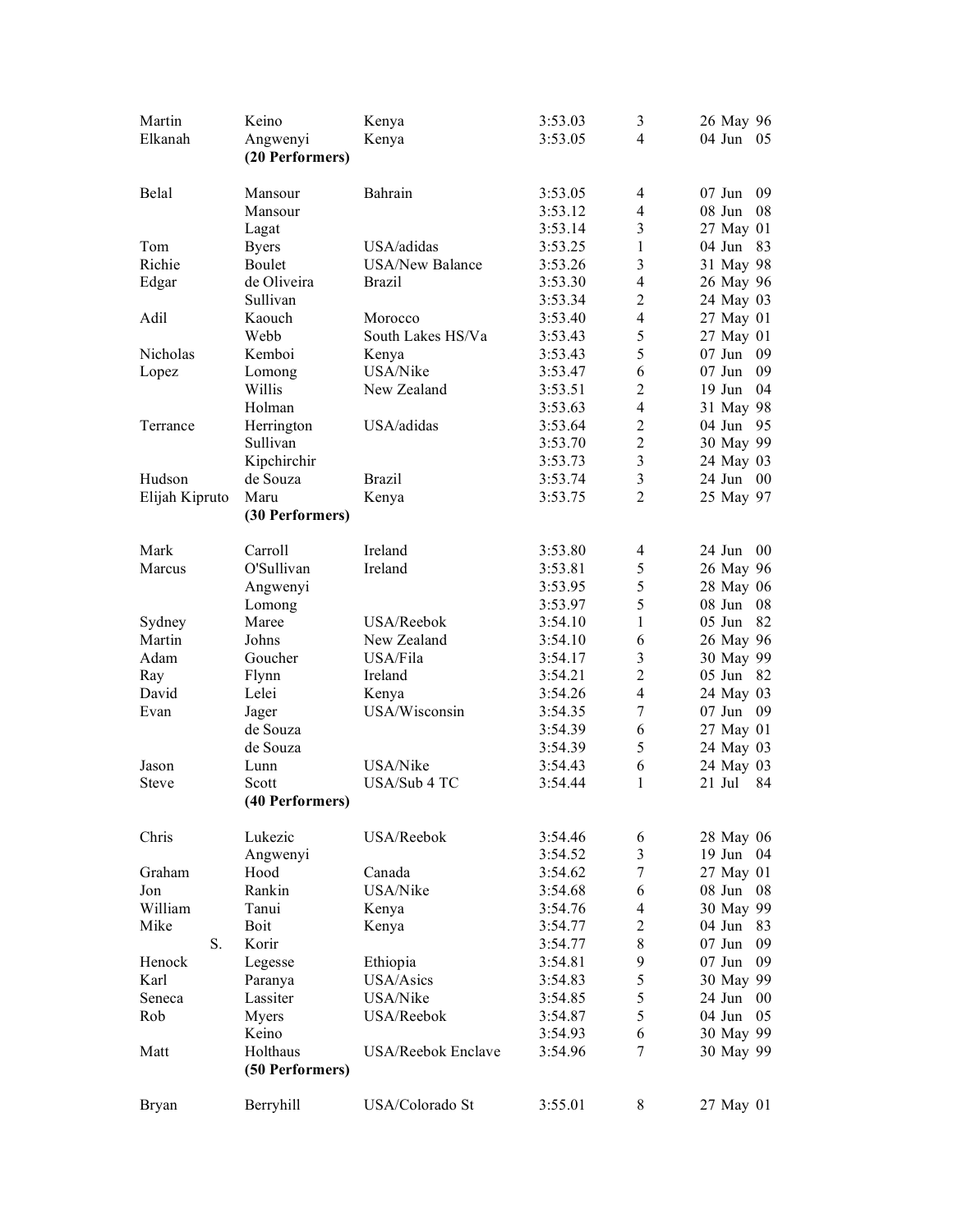|                | Hood               |                      | 3:55.07 | 7              | 26 May 96          |
|----------------|--------------------|----------------------|---------|----------------|--------------------|
| Youssef        | Baba               | Morocco              | 3:55.10 | 9              | 27 May 01          |
| Raymond        | Yator              | Kenya                | 3:55.12 | 10             | 27 May 01          |
|                | Holman             |                      | 3:55.13 | 8              | 30 May 99          |
| Jason          | Pyrah              | USA/Mizuno           | 3:55.14 | $\,8$          | 26 May 96          |
|                | Kibet              |                      | 3:55.20 | 3              | 04 Jun<br>95       |
|                | Tanui              |                      | 3:55.22 | $\mathfrak{Z}$ | 25 May 97          |
| Venuste        | Niyongabo          | Burundi              | 3:55.24 | 5              | 31 May 98          |
| Todd           | Harbour            | <b>USA/SMTC</b>      | 3:55.26 | $\overline{3}$ | $05$ Jun<br>82     |
|                | Lassiter           |                      | 3:55.30 | $\overline{4}$ | 26 May 02          |
| Christian      | Cushing-murray     | <b>USA/SMTC</b>      | 3:55.42 | $\overline{4}$ | $04$ Jun<br>95     |
|                | Pyrah              |                      | 3:55.47 | 5              | 04 Jun<br>95       |
|                | Webb               |                      | 3:55.47 | $\tau$         | 08<br>$08$ Jun     |
| <b>Ibrahim</b> | Aden               | USA/Nike             | 3:55.53 | 5              | 26 May 02          |
| Matt           | Giusto             | USA/FootLocker       | 3:55.58 | 9              | 26 May 96          |
|                | de Souza           |                      | 3:55.63 | 6              | 31 May 98          |
| Benjamin       | Kipkurui           | Kenya                | 3:55.64 | 6              | 26 May 02          |
|                | (60 Performers)    |                      |         |                |                    |
|                | Pyrah              |                      | 3:55.74 | 6              | $24$ Jun<br>$00\,$ |
|                | Whiteley           | USA/Asics            | 3:55.80 | 6              | 04 Jun<br>95       |
| Greg           | [100 Performances] |                      |         |                |                    |
|                |                    |                      |         |                |                    |
|                | Giusto             |                      | 3:55.83 | 7              | 04 Jun<br>95       |
|                | O'Sullivan         |                      | 3:55.86 | $\overline{4}$ | 25 May 97          |
|                | Rotich             |                      | 3:55.93 | $\tau$         | 24 May 03          |
|                | Keino              |                      | 3:55.98 | $\tau$         | 31 May 98          |
|                | Webb               |                      | 3:55.99 | 10             | $07$ Jun<br>09     |
|                | Maree              |                      | 3:56.04 | 3              | 83<br>$04$ Jun     |
| David          | Strang             | Great Britain        | 3:56.05 | 8              | 95<br>$04$ Jun     |
|                | Aden               |                      | 3:56.13 | 8              | 31 May 98          |
| <b>Bob</b>     | Kennedy            | USA/Nike Indiana     | 3:56.21 | 1              | $04$ Jun<br>94     |
|                | Sullivan           |                      | 3:56.21 | 5              | $10$ Jun<br>07     |
|                | Keino              |                      | 3:56.23 | 5              | 25 May 97          |
| Youcef         | Abdi               | Australia            | 3:56.23 | 8              | 24 May 03          |
| Gordon         | Johnson            | <b>USA/Brooks RT</b> | 3:56.24 | 9              | 04 Jun<br>95       |
| William        | Kemei              | Kenya                | 3:56.25 | 10             | 95<br>04 Jun       |
| Peter          | van der Westhuisen | South Africa         | 3:56.26 | 11             | $07$ Jun<br>09     |
|                | Berryhill          |                      | 3:56.30 | $\tau$         | 26 May 02          |
|                | Johns              |                      | 3:56.32 | 9              | 31 May 98          |
|                | Pyrah              |                      | 3:56.33 | 6              | 25 May 97          |
| Joaquim        | Cruz               | <b>Brazil</b>        | 3:56.36 | 1              | $06$ Jun<br>87     |
| Richie         | Harris             | <b>USA/Ath West</b>  | 3:56.40 | $\overline{4}$ | $05$ Jun<br>82     |
|                | Sullivan           |                      | 3:56.41 | 6              | 04 Jun<br>05       |
| David          | Krummenacker       | USA/adidas           | 3:56.45 | 8              | 26 May 02          |
|                | (70 Performers)    |                      |         |                |                    |
| Cornelius      | Chirchir           | Kenya                | 3:56.36 | 7              | 28 May 06          |
| <b>Balazs</b>  | Tolgyesi           | Hungary              | 3:56.57 | $\tau$         | 25 May 97          |
| Chuck          | Aragon             | USA/Ath West         | 3:56.59 | 4              | 04 Jun<br>83       |
|                | Herrington         |                      | 3:56.59 | $8\,$          | 25 May 97          |
|                | Aragon             |                      | 3:56.62 | $\overline{c}$ | $06$ Jun<br>87     |
| Will           | Leer               | USA/Oregon TC Elite  | 3:56.63 | 12             | $07$ Jun<br>09     |
|                | Kennedy            |                      | 3:56.71 | 1              | $05$ Jun<br>93     |
|                | Goucher            |                      | 3:56.76 | 9              | 26 May 02          |
|                | Paranya            |                      | 3:56.77 | 10             | 31 May 98          |
|                |                    |                      |         |                |                    |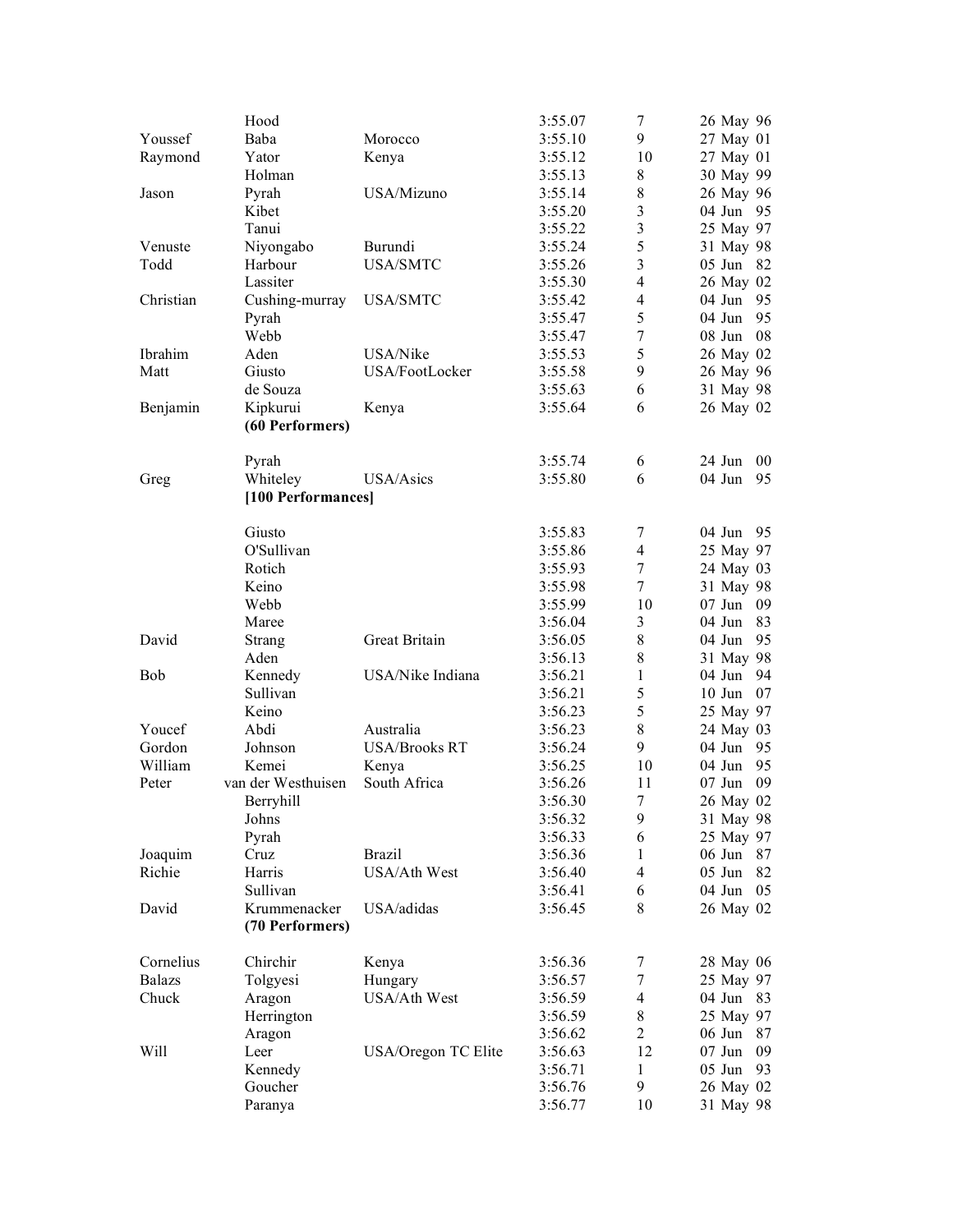| Bill         | Ri. | <b>Burke</b><br>Strang<br>Keino<br>Harris | <b>USA/New York AC</b> | 3:56.83<br>3:56.86<br>3:56.87<br>3:56.92 | $\overline{2}$<br>3<br>11<br>$\overline{2}$ | $05$ Jun<br>05 Jun<br>27 May 01<br>21 Jul | 93<br>93<br>84 |
|--------------|-----|-------------------------------------------|------------------------|------------------------------------------|---------------------------------------------|-------------------------------------------|----------------|
| Charlie      |     | Gruber<br>Cruz                            | USA/Nike               | 3:56.92<br>3:56.9                        | $\tau$<br>$\mathbf{1}$                      | 04 Jun<br>$02$ Jul                        | 05<br>88       |
| Dub          |     | Myers<br>Pyrah                            | <b>USA/New York AC</b> | 3:57.11<br>3:57.12                       | 3<br>11                                     | $06$ Jun<br>31 May 98                     | 87             |
| Gawain       |     | Guy                                       | USA/H&R TC             | 3:57.18                                  | $\overline{4}$                              | $06$ Jun                                  | 87             |
| Phil         |     | Kane                                      | USA/Ath West           | 3:57.19                                  | 5                                           | $05$ Jun                                  | 82             |
| Eliud        |     | Kipchoge                                  | Kenya                  | 3:57.19                                  | 6                                           | $10$ Jun                                  | 07             |
|              |     | (80 Performers)                           |                        |                                          |                                             |                                           |                |
| Jeff         |     | Atkinson                                  | USA/Stanford TC        | 3:57.2                                   | $\overline{c}$                              | $02$ Jul                                  | 88             |
| Scott        |     | McGowan                                   | <b>USA/New Balance</b> | 3:57.21                                  | $\,$ $\,$                                   | 04 Jun                                    | 05             |
|              |     | Goucher                                   |                        | 3:57.23                                  | 9                                           | 04 Jun                                    | 05             |
| Alan         |     | Klassen                                   | Canada                 | 3:57.31                                  | $\overline{4}$                              | $05$ Jun                                  | 93             |
| David        |     | Wittman                                   | <b>USA/Nike Texas</b>  | 3:57.31                                  | 11                                          | $04$ Jun                                  | 95             |
|              |     | de Oliveira                               |                        | 3:57.35                                  | $\overline{2}$                              | 04 Jun                                    | 94             |
| Maurice      |     | Smith                                     | USA/Reebok             | 3:57.36                                  | 1                                           | $01$ Jun                                  | 90             |
|              |     | Holman                                    |                        | 3:57.37                                  | 9                                           | 25 May 97                                 |                |
| Carlton      |     | Jones                                     | <b>USA/Club NW</b>     | 3:57.43                                  | 3                                           | $04$ Jun                                  | 94             |
|              |     | Kipchirchir                               |                        | 3:57.43                                  | 8                                           | 08 Jun                                    | 08             |
| Shannon      |     | Lemora                                    | USA/Nike Oregon        | 3:57.47                                  | $\overline{4}$                              | 04 Jun                                    | 94             |
| Matt         |     | Lane                                      | USA/Nike               | 3:57.57                                  | 10                                          | 26 May 02                                 |                |
| Kevin        |     | Ryan                                      | USA/Ath West           | 3:57.60                                  | 5<br>6                                      | $04$ Jun<br>05 Jun                        | 83<br>82       |
|              |     | Aragon<br>Hood                            |                        | 3:57.71                                  | 10                                          |                                           |                |
| <b>Steve</b> |     |                                           | Dominica               | 3:57.71<br>3:57.77                       | 11                                          | 25 May 97<br>25 May 97                    |                |
|              |     | Agar<br>(90 Performers)                   |                        |                                          |                                             |                                           |                |
| Doug         |     | Consiglio                                 | Canada                 | 3:57.7                                   | 3                                           | $02$ Jul                                  | 88             |
| Leonard      |     | Mucheru                                   | Kenya                  | 3:57.90                                  | 11                                          | 26 May 02                                 |                |
| Daniel       |     | Zegeye                                    | Ethiopia               | 3:57.92                                  | 12                                          | 27 May 01                                 |                |
|              |     | Scott                                     |                        | 3:57.9                                   | 1                                           | $14$ Jun                                  | 77             |
| Rick         |     | Musgrave                                  | USA/Colorado TC        | 3:58.00                                  | 7                                           | $05$ Jun                                  | 82             |
| Marty        |     | Liquori                                   | USA/Florida AA         | 3:58.0                                   | $\overline{2}$                              | $14$ Jun                                  | 77             |
|              | Rob | Myers                                     |                        | 3:58.01                                  | $\boldsymbol{7}$                            | $10$ Jun                                  | 07             |
| Ronnie       |     | Harris                                    | USA/Sallie Mae TC      | 3:58.03                                  | 5                                           | $05$ Jun                                  | 93             |
| Michael      |     | Power                                     | Australia              | 3:58.03                                  | 12                                          | 04 Jun                                    | 95             |
|              |     | Wittman                                   |                        | 3:58.05                                  | 5                                           | 04 Jun                                    | 94             |
|              |     | Lemora                                    |                        | 3:58.12                                  | 13                                          | 04 Jun                                    | 95             |
|              | N.  | Kemboi                                    |                        | 3:58.12                                  | 8                                           | $10$ Jun                                  | 07             |
|              |     | <b>Boit</b>                               |                        | 3:58.13                                  | 5                                           | 06 Jun                                    | 87             |
|              |     | deSouza                                   |                        | 3:58.15                                  | 9                                           | 30 May 99                                 |                |
|              |     | Leer                                      |                        | 3:58.16                                  | 9                                           | 08 Jun                                    | 08             |
| Bob          |     | Lesko                                     | USA/Sallie Mae TC      | 3:58.23                                  | 6                                           | $05$ Jun<br>05 Jun                        | 93             |
| Dan          |     | Aldridge                                  | USA/Ath West           | 3:58.24                                  | 8                                           |                                           | 82             |
| Benny        |     | McIntosh<br>(100 Performers)              | USA/Asics              | 3:58.25                                  | 6                                           | 04 Jun                                    | 94             |
|              |     | Dub Myers                                 |                        | 3:58.2                                   | 4                                           | $02$ Jul                                  | 88             |
| Joe          |     | Fabris                                    | USA/ARC                | 3:58.3                                   | 9                                           | $05$ Jun                                  | 82             |
| Sammy        |     |                                           |                        | 3:58.35                                  | 10                                          |                                           |                |
|              |     | Langat                                    | Kenya                  |                                          |                                             | 30 May 99                                 |                |
|              |     | Sullivan                                  |                        | 3:58.35                                  | 4                                           | $19$ Jun                                  | 04             |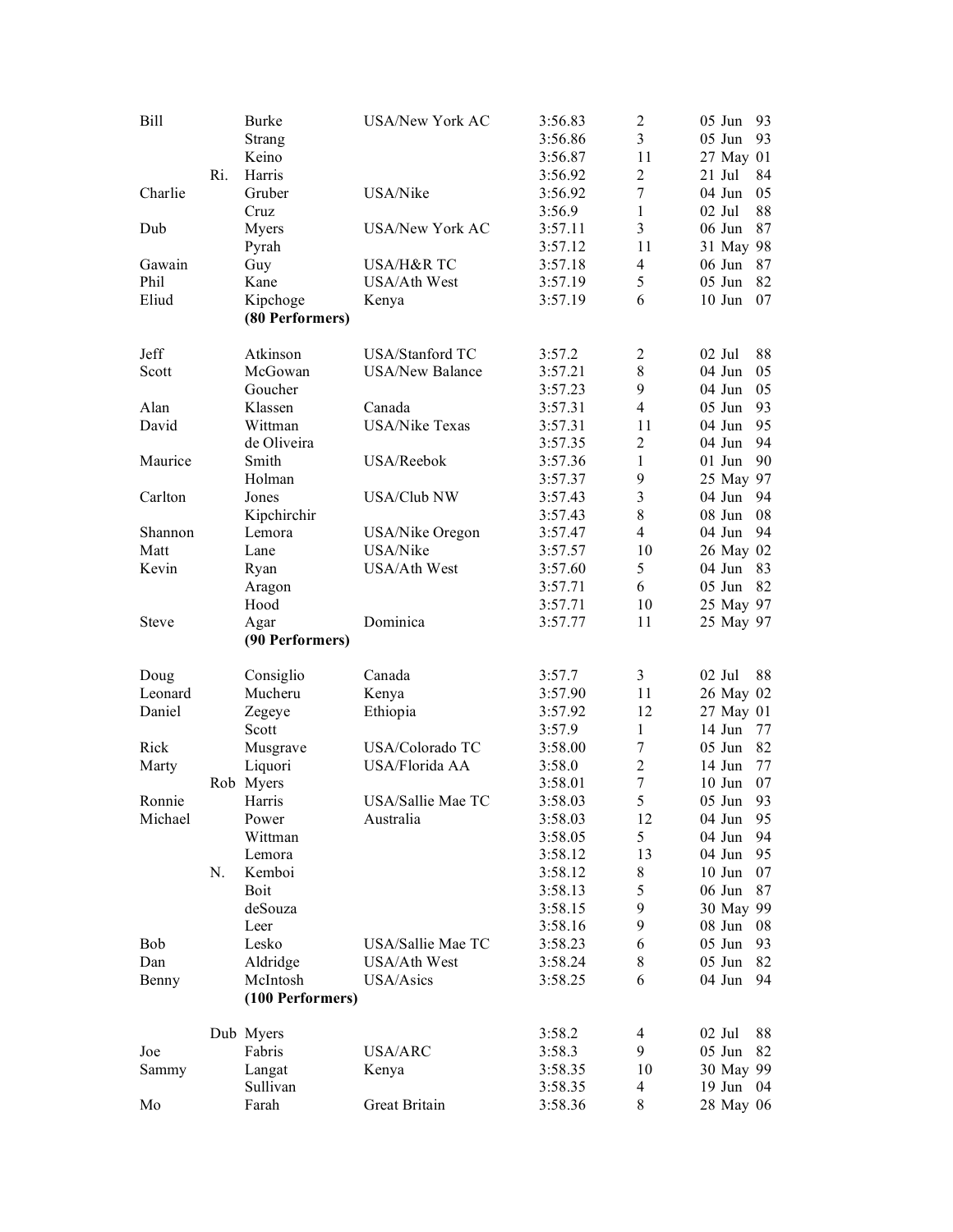| Andy         | Clifford                          | USA/Ath in Action                           | 3:58.4  | 10                       | $05$ Jun<br>82      |
|--------------|-----------------------------------|---------------------------------------------|---------|--------------------------|---------------------|
| Said         | Ahmed                             | USA/Nike                                    | 3:58.46 | 9                        | $10$ Jun<br>07      |
| Mike         | Hillardt                          | Australia                                   | 3:58.60 | 3                        | $21$ Jul<br>84      |
| Paul         | McMullen                          | USA/Coast Guard                             | 3:58.60 | 5                        | 04<br>$19$ Jun      |
| Julius       | Achon                             | Uganda                                      | 3:58.66 | 6                        | 19 Jun<br>04        |
| Leonel       | Manzano                           | USA/Nike                                    | 3:58.68 | 13                       | 09<br>$07$ Jun      |
|              | Lemora                            |                                             | 3:58.70 | 10                       | 26 May 96           |
|              | Flynn                             |                                             | 3:58.72 | 6                        | $06$ Jun<br>87      |
|              | Holman                            |                                             | 3:58.73 | 7                        | 94<br>$04$ Jun      |
|              | Keino                             |                                             | 3:58.73 | 8                        | 94<br>04 Jun        |
|              | Rankin                            | USA/Nike                                    | 3:58.76 | 9                        | 28 May 06           |
|              | Ngeny                             |                                             | 3:58.79 | 9                        | 24 May 03           |
| Peter        | Spir                              | Canada                                      | 3:58.7  | $\overline{3}$           | $14$ Jun<br>77      |
|              | (110 Performers)                  |                                             |         |                          |                     |
| Jim          | Spivey                            | USA/Ath West                                | 3:58.80 | $\mathbf{1}$             | $07$ Jun<br>86      |
| Brendan      | Mathias                           | Canada                                      | 3:58.83 | $\overline{2}$           | $01$ Jun<br>90      |
| Dan          | Maas                              | USA/Reebok                                  | 3:58.83 | $\tau$                   | $05$ Jun<br>93      |
|              | Webb                              |                                             |         | 10                       |                     |
|              |                                   |                                             | 3:58.84 |                          | 24 May 03<br>04 Jun |
| Roger        | Jones                             | USA/Puma                                    | 3:58.93 | 6                        | 83                  |
|              | <b>Boit</b><br>[200 Performances] |                                             | 3:59.05 | $\overline{\mathcal{A}}$ | 84<br>21 Jul        |
|              |                                   |                                             |         |                          |                     |
| Ernie        | Freer                             | USA/Goldwin                                 | 3:59.08 | 8                        | $05$ Jun<br>93      |
|              | Boit                              |                                             | 3:59.0  | 11                       | 05 Jun<br>82        |
|              | Cushing-murray                    |                                             | 3:59.14 | 9                        | 05 Jun<br>93        |
| Chris        | Katon                             | USA/adidas                                  | 3:59.19 | 9                        | 04 Jun<br>94        |
| <b>Bruce</b> | Stirling                          | USA/Reebok                                  | 3:59.1  | 5                        | $02$ Jul<br>88      |
| John         | Kosgei                            | Kenya                                       | 3:59.29 | $\tau$                   | 24 Jun<br>$00\,$    |
| Jon          | Warren                            | <b>USA/Nike Texas</b>                       | 3:59.30 | 10                       | 94<br>$04$ Jun      |
|              | Aragon                            |                                             | 3:59.38 | $\overline{c}$           | $07$ Jun<br>86      |
| Ed           | Arriola                           | USA/Arizona                                 | 3:59.3  | $\overline{4}$           | $14$ Jun<br>77      |
|              | (120 Performers)                  |                                             |         |                          |                     |
|              | Aden                              |                                             | 3:59.49 | 11                       | 24 May 03           |
| John         | Quade                             | <b>USA/Nike North</b>                       | 3:59.52 | $\overline{3}$           | $01$ Jun<br>90      |
|              | Whiteley                          |                                             | 3:59.57 | 11                       | 04 Jun<br>94        |
| Mark         | Fountain                          | Australia                                   | 3:59.64 | 12                       | 24 May 04           |
| Mike         | Stahr                             | <b>USA/New York PC</b>                      | 3:59.73 | 3                        | 86<br>$07$ Jun      |
| Jim          | Howarth                           | USA/Nike                                    | 3:59.75 | 12                       | 04 Jun<br>94        |
| <b>Steve</b> | Slattery                          | USA/Nike                                    | 3:59.78 | 7                        | 19 Jun<br>04        |
|              | Aragon                            |                                             | 3:59.7  | 6                        | 02 Jul<br>88        |
|              | Consiglio                         |                                             | 3:59.80 | 1                        | $21$ Jun<br>91      |
| Paul         | Korir                             | Kenya                                       | 3:59.86 | 10                       | 04 Jun<br>05        |
| Aaron        | Lanzel                            | USA/Unat                                    | 3:59.88 | 8                        | $19$ Jun<br>04      |
| Gabe         | Jennings                          | USA/Stanford                                | 3:59.91 | 8                        | 24 Jun<br>$00\,$    |
|              |                                   | (Total: 221 Performances by 128 Performers) |         |                          |                     |

#### **In 1975—the inaugural race—1979 & 1989, a sub-4:00 was not achieved. The winners of those races:**

| Lars-Martin | Kaupang | Norway       | 4.014   | 07 Jun 75 |  |
|-------------|---------|--------------|---------|-----------|--|
| Phil        | Kane    | USA/Ath West | 4:03.1  | 02 Jun 79 |  |
| Tim         | Hacker  | USA/Ath West | 4:02.12 | 03 Jun 89 |  |

**In 1976, 1978, 1980, 1981 1985 & 1992, the mile was not contested, but rather the 1500 meters.**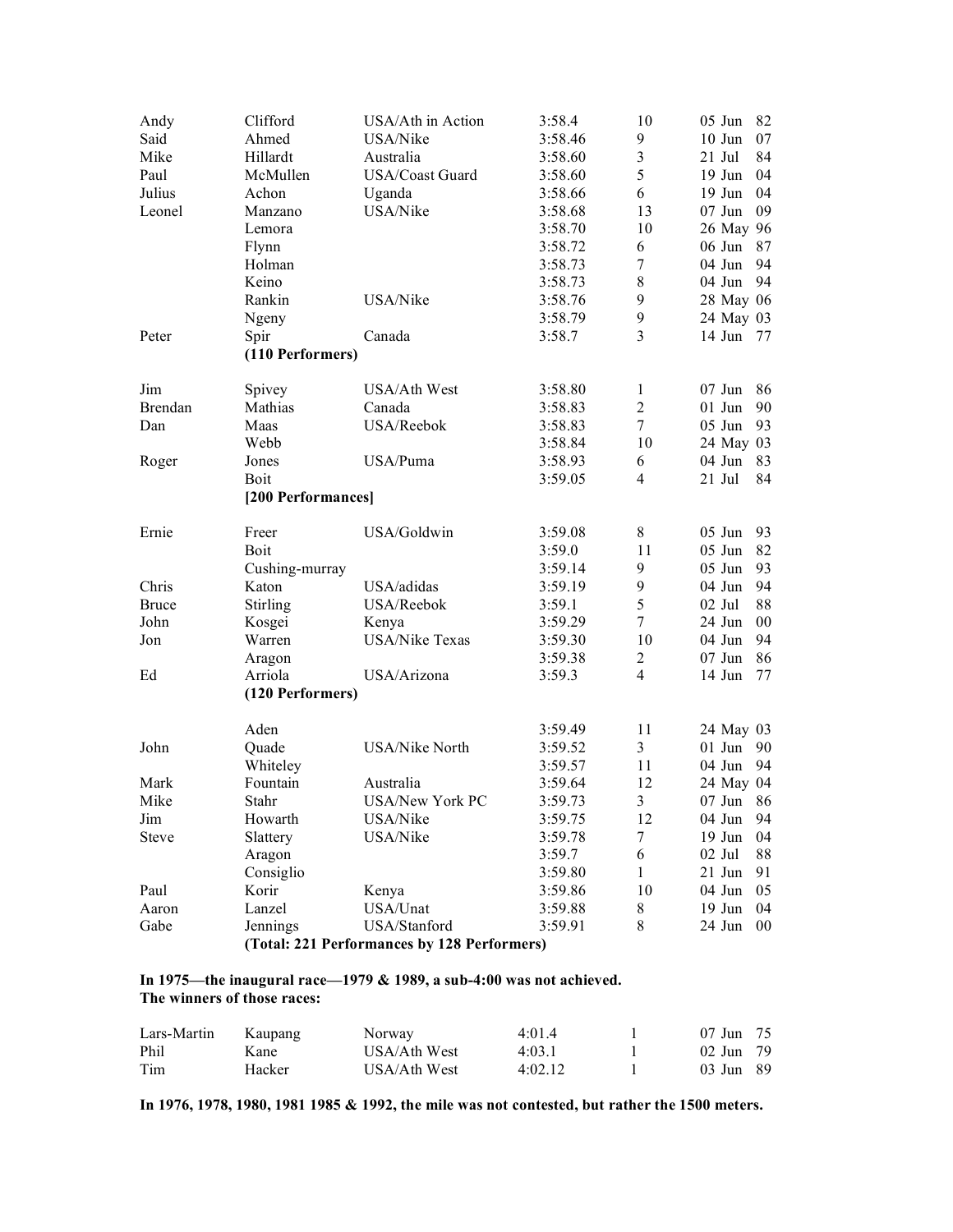#### **The winners of those races:**

| Mark       | Feig         | USA/Oregon TC  | 3:38.1  | $05 \text{ Jun} \quad 76$ |  |
|------------|--------------|----------------|---------|---------------------------|--|
| <b>Bob</b> | Maplestone   | Great Britain  | 3:43.4  | 31 May 78                 |  |
| Rudy       | Chapa        | USA/Oregon TC  | 3:40.82 | 06 Jun 80                 |  |
| Tom        | <b>Byers</b> | USA/Ath West   | 3:36.35 | $06 \text{ Jun} \quad 81$ |  |
| Joaquim    | Cruz         | <b>Brazil</b>  | 3:35.70 | 01 Jun $85$               |  |
| Joe        | Falcon       | USA/FootLocker | 3:36.3  | 06 Jun 92                 |  |

#### **Statistical Notes of Interest**

#### **Most Athletes Under 4:00, One Race:**

13 - 1995, 2009

12 - 1994

- 12 2001
- 12 2003
- 11 1982
- 11 1997
- 11 1998
- 11 2002

#### **Most Wins:**

- 3 Joaquim Cruz 1985 (1500), 1987, 1988
- 2 Steve Scott 1977, 1984
- 2 Tom Byers 1981 (1500), 1983
- 2 Bob Kennedy 1993, 1994
- 2 Hicham El Guerrouj 2001, 2002
- 2 Bernard Lagat 2003, 2006

#### **Most Races Under 4:00:**

- 7 Kevin Sullivan 1999, 2000, 2001, 2003, 2004, 2005, 2007
- 6 Steve Holman 1994, 1995, 1996, 1997, 1998, 1999
- 6 Martin Keino 1994, 1996, 1997, 1998, 1999, 2001
- 6 Bernard Lagat 2001, 2002, 2003, 2005, 2006, 2007
- 5 Chuck Aragon 1982, 1983, 1986, 1987, 1988
- 5 Jason Pyrah 1995, 1996, 1997, 1998, 2000
- 5 Hudson de Souza 1998, 1999, 2000, 2001, 2003
- 5 Alex Kipchirchir 2003, 2005, 2006, 2007, 2008
- 5 Alan Webb 2001, 2003, 2004, 2008, 2009
- 4 Mike Boit 1982, 1983, 1984, 1987

#### **Most Races Under 3:51.00:**

- 2 Hicham El Guerrouj
- 2 Bernard Lagat
- 2 Daniel K. Komen

#### **Most Races Under 3:52:00:**

- 4 Bernard Lagat
- 2 William Chirchir

#### **Most Races Under 3:53.00:**

- 5 Bernard Lagat
- 4 Alex Kipchirchir
- 2 Steve Holman
- 2 Noah Ngeny
- 2 Kevin Sullivan